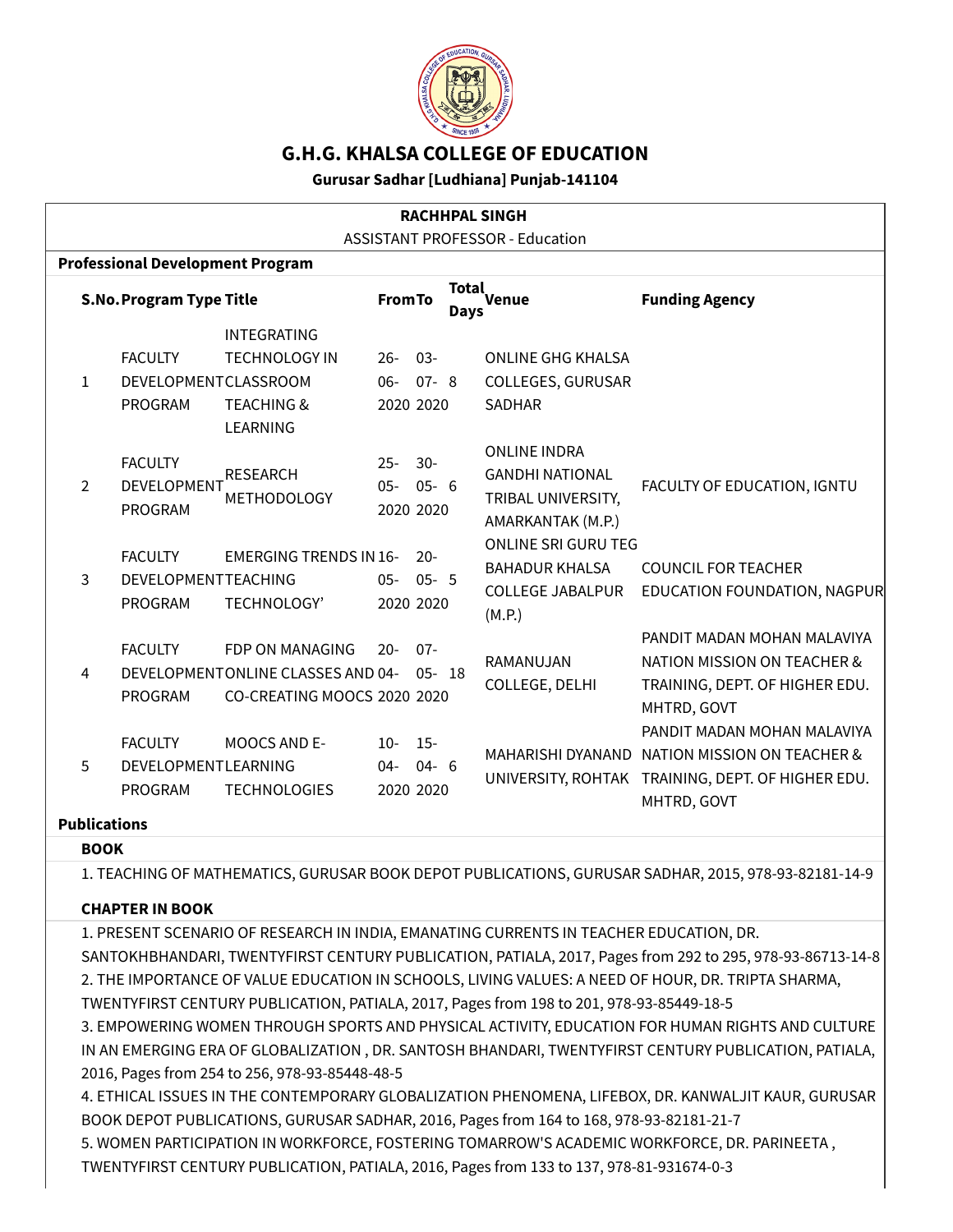6. SPECIAL EDUCATION TEACHERS: PRESENT STATUS AND FUTURE TRENDS, MAJOR TRENDS IN INCLUSIVE EDUCATION, DR. MOHIT PURI, KANISHKA PUBLISHERS, NEW DELHI, 2016, Pages from 155 to 159, 978-81-8457-696-2 7. QUALITY CONCERNS IN TEACHING LEARNING PROCESS: POSITIVE CHANGE THROUGH EDUCATIONAL SOLUTIONS, SCHOOL EDUCATION-UNIVERSALISATION AND QUALITY CONCERNS, DR. REKHA, TWENTYFIRST CENTURY PUBLICATION, PATIALA, 2015, Pages from 464 to 467, 978-93-85446-52-8

8. INNOVATIVE PRACTICES IN TEACHER EDUCATION, TRANSFORMING TEACHER EDUCATION IN CHANGING SCENARIO, DR. H S BRAR, TWENTYFIRST CENTURY PUBLICATION, PATIALA, 2015, Pages from 132 to 134, 978-93-80748-85-6 9. REDEFINING LITERACY IN THE EMERGING DIGITAL SOCIETY, BRIDGING GAPS IN INDIAN CULTURE, DR. BALTINDER KAUR, S G PUBLISHERS, JALANDHAR, 2015, Pages from 52 to 55, 978-93-83911-17-2

10. REDEFINING LITERACY IN THE EMERGING DIGITAL SOCIETY, BRIDGING GAPS IN INDIAN CULTURE, DR. BALTINDER KAUR, S G PUBLISHERS, JALANDHAR, 2015, Pages from 52 to 55, 978-93-83911-17-2

11. CHALLENGES AND STRENGTHS OF E- AGRICULTURE IN INDIA, REDEFINING LITERACY IN THE EMERGING DIGITAL SOCIETY, DR. SONU GREWAL, TWENTYFIRST CENTURY PUBLICATION, PATIALA, 2015, Pages from 208 to 211, 978-93- 85446-02-3

12. E-LEARNING: CHALLENGES AND PERSPECTIVES, E-LEARNINGH A BLOOM OR CURSE, DR. SURINDER SINGH, TWENTYFIRST CENTURY PUBLICATION, PATIALA, 2015, Pages from 222 to 225, 978-93-80748-87-0

13. HUMAN RIGHTS EDUCATION: GROWTH & OPPORTUNITIES, HUMAN RIGHTS EDUCATION, DR. NAND KISHORE, TWENTYFIRST CENTURY PUBLICATION, PATIALA, 2014, Pages from 92 to 95, 978-81-89463-67-0

14. TEACHER EDUCATION, ENVIRONMENT AND SUSTAINABLE DEVELOPMENT IN INDIAN CONTEXT, GREENING EDUCATION: A BLUEPRINT FOR SURVIVAL, DR. NAND KISHORE , TWENTYFIRST CENTURY PUBLICATION, PATIALA, 2014, Pages from 285 to 290, 978-93-8014-556-3

15. WOMEN EMPOWERMENT IN INDIA: CONSTRAINTS AND SOLUTIONS, WOMEN EMPOWERMENT FOR GLOBAL CHANGE, DR. MRS. SUDHA SHARMA, JAIN-CO PRINTERS, MOGA, 2014, Pages from 94 to 98, 978-81-89463-21-2 16. PROFESSIONAL CONDUCT FOR TEACHERS, EDUCATION FOR ALL- STATUS AND CHALLENGES IN 21ST CENTURY, DR. MRS. MONIKA VERMA, TWENTYFIRST CENTURY PUBLICATION, PATIALA, 2014, Pages from 233 to 237, 978-93-8014-595-2 17. CHALLENGES AND POSSIBLE STRATEGIES TO IMPLEMENT INCLUSION EDUCATION, INCLUSIVE EDUCATION-VISION TO PRACTICE, DR. TRIPTA SHARMA, HIND PUBLISHERS: MAHARAJ NAGAR, LUDHIANA. , 2014, Pages from 249 to 254, 978-81-909549-2-1

## **PAPER IN JOURNAL**

1. NATIONAL, UGC CARE LIST, STRENGTHS AND OBSTRUCTIONS OF MASSIVE OPEN ONLINE COURSE, STUDIES IN INDIAN PLACE NAMES (SIPN), 40, 33, S.N. SHARMA, STUDIES IN INDIAN PLACE NAMES, NPS INDIA, March/2020, Pages from 167 to 169, 2394-3114 , 6.3

2. NATIONAL, H INDEXED, EFFECTIVENESS OF COOPERATIVE LEARNING ON ACHIEVEMENT IN GEOGRAPHY AMONG IX CLASS STUDENTS, GHG JOURNAL OF SIXTH THOUGHT–A BI ANNUAL RESEARCH JOURNAL, (BI ANNUAL), 6, 1, DR. SARBJIT KAUR, GHG KHALSA COLLEGE OF EDUCATION ,GURUSAR SADHAR, March/2019, Pages from 43 to 46, 2348- 9936

3. INTERNATIONAL, REFORMS IN TEACHER EDUCATION, EDUCATION PLUS, (MONTHLY), 8, 4, DR. T. PRADEEP , A.P.H. PUBLISHING CORPORATION, NEW DELHI, July/2018, Pages from 109 to 112, 2277-2405

4. NATIONAL, H INDEXED, A STUDY OF TEACHER MOTIVATION IN RELATION TO ORGANIZATION CLIMATE, GHG JOURNAL OF SIXTH THOUGHT–A BI ANNUAL RESEARCH JOURNAL, (BI ANNUAL), 4, 1, DR. SARBJIT KAUR, GHG KHALSA COLLEGE OF EDUCATION ,GURUSAR SADHAR, March/2017, Pages from 50 to 52, 2348-9936

5. INTERNATIONAL, REFEREED, GLOBALIZATION AND ITS IMPACT ON POLITICS AND CULTURE, INTERNATIONAL MULTIDISCIPLINARY E-JOURNAL, (MONTHLY), 5, 12, , December/2016, Pages from 80 to 86, 2277-4262, 4.762 6. INTERNATIONAL, REFEREED, CONSTRUCTION AND STANDARDIZATION OF ACHIEVEMENT TEST IN MATHEMATICS, ASSOCIATED ASIA RESEARCH FOUNDATION (AARF), (MONTHLY), 3, 10, , October/2016, Pages from 139 to 145, 2349- 4085, 3.86

7. NATIONAL, H INDEXED, CONSTRUCTION AND STANDARDISATION OF ACHIEVEMENT TEST IN MATHEMATICS , GHG JOURNAL OF SIXTH THOUGHT–A BI ANNUAL RESEARCH JOURNAL, (BI ANNUAL), 3, 2, DR. SARBJIT KAUR, GHG KHALSA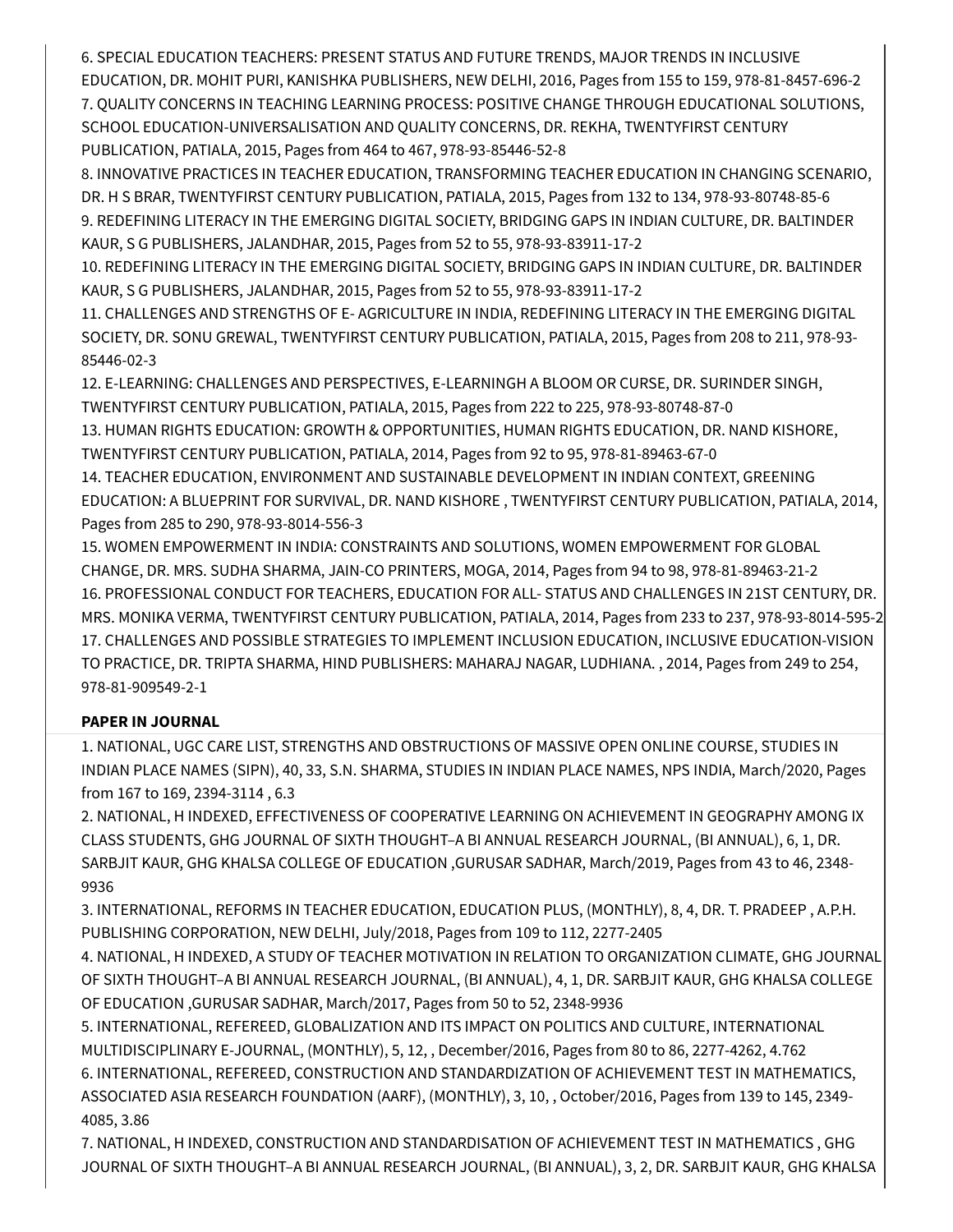COLLEGE OF EDUCATION ,GURUSAR SADHAR, September/2016, Pages from 77 to 80, 2348-9936

8. INTERNATIONAL, REFEREED, WORK MOTIVATION OF TEACHERS AS A PREDICTOR OF THEIR JOB SATISFACTION, INTERNATIONAL MULTIDISCIPLINARY E-JOURNAL, (MONTGHLY), 5, 9, , September/2016, Pages from 26 to 30, 2277- 4262, 4.76

9. INTERNATIONAL, REFEREED, MATHEMATICAL CREATIVITY IN RELATION TO ACADEMIC ACHIEVEMENT AMONG SENIOR SECONDARY SCHOOL STUDENTS, INTERNATIONAL MULTIDISCIPLINARY E-JOURNAL, (MONTHLY), 5, 5, , May/2016, Pages from 82 to 88, 2277-4262, 4.081

10. INTERNATIONAL, REFEREED, EFFECT OF WILLIAMS' COGNITIVE–AFFECTIVE INTERACTION MODEL ON CREATIVITY IN MATHEMATICS, ASSOCIATED ASIA RESEARCH FOUNDATION (AARF), (MONTHLY), 3, 4, , April/2016, Pages from 99 to 106, 2349-4085, 3.86

11. NATIONAL, EFFECT OF WILLIAMS' COGNITIVE – AFFECTIVE INTERACTION MODEL ON ACHIEVEMENT IN MATHEMATICS, GHG JOURNAL OF SIXTH THOUGHT–A BI ANNUAL RESEARCH JOURNAL, (BI-ANNUAL), 3, 1, DR. SARBJIT KAUR, GHG KHALSA COLLEGE OF EDUCATION ,GURUSAR SADHAR, March/2016, Pages from 63 to 67, 2348-9936 12. NATIONAL, REVIEWED, STUDY OF CO-CURRICULAR ACTIVITIES IN RELATION TO ADJUSTMENT, GHG JOURNAL OF SIXTH THOUGHT–A BI ANNUAL RESEARCH JOURNAL, (BI ANNUAL), 2, 2, DR. H. S. BRAR, GHG KHALSA COLLEGE OF EDUCATION ,GURUSAR SADHAR, September/2015, Pages from 84 to 86, 2348-9936

13. INTERNATIONAL, REFEREED, A STUDY OF ATTITUDE OF CO-ORDINATORS AND TEACHERS TOWARDS A CREATIVE LEARNING MODEL IN PRIMARY EDUCATION OF PUNJAB, INTERNATIONAL MULTIDISCIPLINARY E-JOURNAL, (MONTHLY), 4, 6, , June/2015, Pages from 227 to 233, 2277-4262, 4.081

14. NATIONAL, H INDEXED, YOUTH & DRUG ADDICTION IN NATIONAL PERSPECTIVE, THE SADBHAVNA - RESEARCH JOURNAL OF HUMAN DEVELOPMENT , (BI- ANNULAL), 5, 1, SADBHAVNA PUBLICATIONS, April/2015, Pages from 44 to 47, 2249-6424

15. INTERNATIONAL, REFEREED, A STUDY OF CO-CURRICULAR ACTIVITIES IN RELATION TO ADJUSTMENT AMONG ADOLESCENTS, INTERNATIONAL MULTIDISCIPLINARY E-JOURNAL , (MONTHLY), 4, 3, , March/2015, Pages from 133 to 139, 2277-4262, 3.5

16. NATIONAL, REVIEWED, DRUG ADDICTIVE BEHAVIOUR- A CASE STUDY OF AVILLAGE IN PUNJAB, PARVIEW –A QUARTERLY RESEARCH JOURNAL, (QUARTERLY), 4, 2, PARTAP COLLEGE OF EDUCATION, LUDHIANA, PRINCIPAL, PARTAP COLLEGE OF EDUCATION, LUDHIANA, October/2014, Pages from 72 to 77, 2320-558X

17. NATIONAL, H INDEXED, WORK MOTIVATION OF TEACHERS AS A PREDICTOR OF THEIR JOB SATISFACTION, GHG JOURNAL OF SIXTH THOUGHT–A BI ANNUAL RESEARCH JOURNAL, (BI- ANNUAL), 1, 2, DR. H.S. BRAR, GHG KHALSA COLLEGE OF EDUCATION ,GURUSAR SADHAR, September/2014, Pages from 49 to 51, 2348-9936

18. NATIONAL, H INDEXED, EFFECTIVENESS OF DIGITAL BOARD ASSISTED INSTRUCTIONS AND TRADITIONAL METHOD OF TEACHING ENGLISH ON ACADEMIC ACHIEVEMENT, GHG JOURNAL OF SIXTH THOUGHT–A BI ANNUAL RESEARCH JOURNAL, (BI- ANNUAL), 1, 1, DR. H. S. BRAR, GHG KHALSA COLLEGE OF EDUCATION ,GURUSAR SADHAR, March/2014, Pages from 53 to 55, 2348-9936

19. INTERNATIONAL, REFEREED, EFFECTIVENESS OF COOPERATIVE LEARNING ON ACHIEVEMENT IN GEOGRAPHY AMONG IX CLASS STUDENTS, ASSOCIATED ASIA RESEARCH FOUNDATION (AARF), (MONTHLY), 4, 9, , September/17, Pages from 109 to 114, 2349-4085, 5.41

### **Participations**

## **CONFERENCE**

1. 20-02-2017 to 20-02-2017/INTERNATIONAL /GROSS NATIONAL HAPPINESS- A MEASURE OF QUALITY OF LIFE/GHG KHALSA COLLEGE OF EDUCATION, GURUSAR SADHAR/GERA /PAPER PRESENTER/HEALTH, HAPPINESS AND WHOLENESS

2. 05-02-2015 to 06-02-2015/INTERNATIONAL /REDEFINING LITERACY IN THE EMERGING DIGITAL SOCIETY/BHUTTA COLLEGE OF EDUCATION, LUDHIANA/BHUTTA COLLEGE OF EDUCATION ,BHUTTA/CDC PANJAB UNIVERSITY CHANDIGARH WORLD PUNJABI COUNCIL, TORONTO & CONFEDERATION COLLEGE, ONTARIO, CA/PAPER PRESENTER/CHALLENGES AND STRENGTHS OF E- AGRICULTURE IN INDIA

3. 01-11-2014 to 01-11-2014/REGIONAL /HOW TO LEAD POWERFUL LIFE AND ACHIEVE YOUR DREAMS/PCTE GROUP OF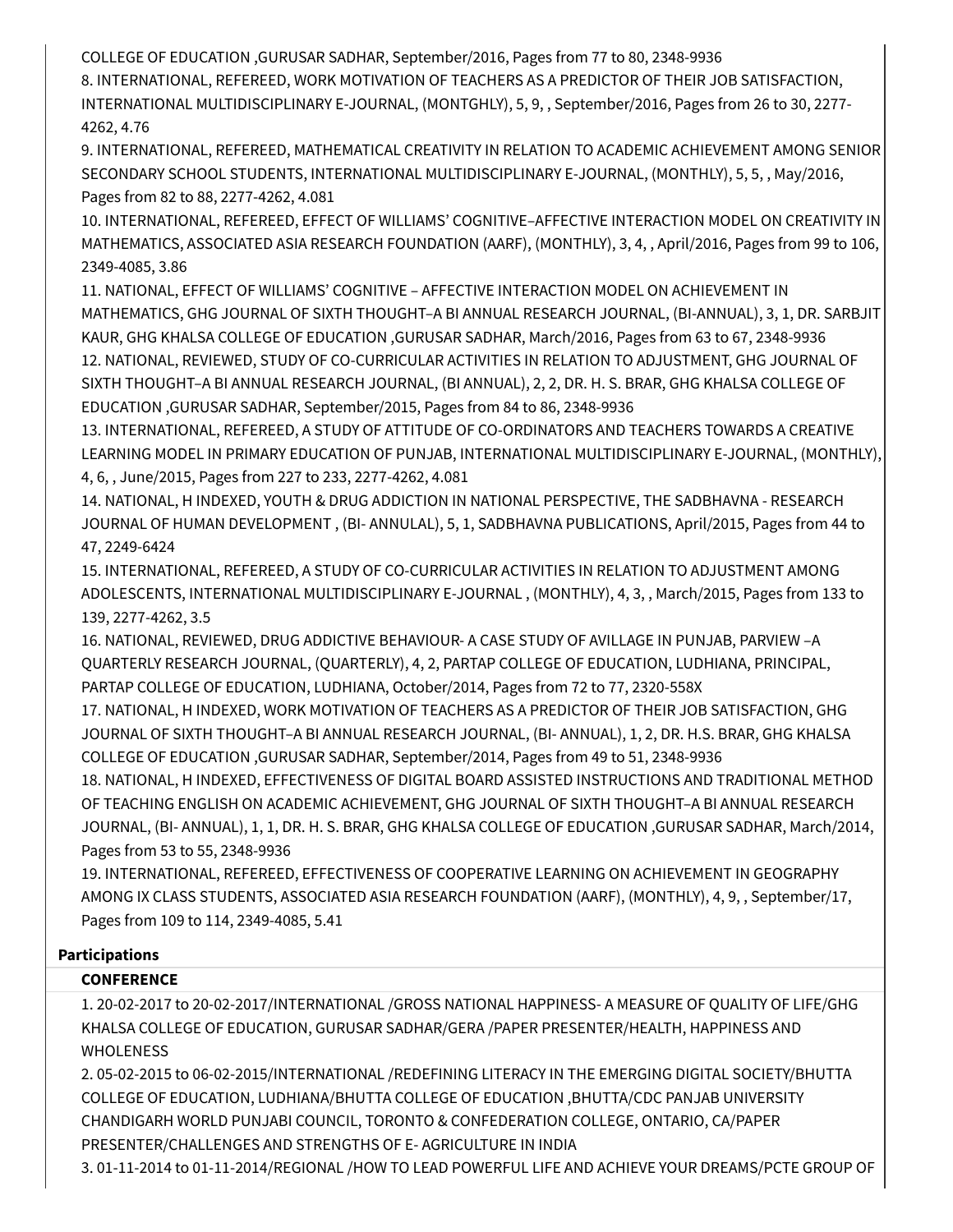INSTITUTIONS, LUDHIANA/LUDHIANA MANAGEMENT ASSOCIATION/ALL INDIA MANAGEMENT ASSOCIATION/PARTICIPANT

4. 06-04-2012 to 08-04-2012/INTERNATIONAL /SHAPING A FUTURE CLASSROOM: A GLOBAL PERSPECTIVE/LOVELY PROFESSIONAL UNIVERSITY/LOVELY PROFESSIONAL UNIVERSITY/AGERA/PARTICIPANT

5. 20-01-2006 to 22-01-2006/NATIONAL /ETHICS AND HUMAN VALUES/D.A.V. COLLEGE FOR GIRLS, YAMUNA NAGAR, HARYANA/DAV COLLEGE FOR GIRLS, YAMUNA NAGAR/UGC/PARTICIPANT

6. 28-12-2005 to 30-12-2005/INTERNATIONAL /GATS & EDUCATION/PUNJABI UNIVERSITY, PATIALA/DEPT. OF EDUCATION AND COMMUNITY SERVICE, PUNJABI UNIVERSITY, PATIALA/AIAER /PARTICIPANT

## **ONLINE PARTICIPATION**

1. 14-07-2020 to 14-07-2020/NATIONAL LEVEL SEMINAR /CONCEPT OF DHARMA IN LIFE AND BANI OF GURU TEG BAHADUR JI/GHG HARPARKASH COLLEGE OF EDUCATION FOR WOMEN, SIDHWAN KHURD/PARTICIPANT 2. 10-07-2020 to 11-07-2020/NATIONAL LEVEL SEMINAR /LEARNING MANAGEMENT SYSSTEM/GHG KHALSA COLLEGE OF EDUCATION, GURUSAR SADHAR/PARTICIPANT

3. 07-07-2020 to 07-07-2020/NATIONAL LEVEL SEMINAR /MENTAL HEALTH/DAV COLLEGE OF EDU. ABOHAR/PATICIPANT 4. 07-07-2020 to 08-07-2020/INTERNATIONAL /MENTAL HEALTH & WELL BEING DURING PANDEMIC AND POST COVID-19/GHG KHALSA COLLEGE OF EDU., GURUSAR SADHAR ,LDH/PARTICIPANT

## **SEMINAR**

1. 25-02-2020 to 25-02-2020/NATIONAL /QUALITY PARAMETERS IN SCHOOL INTERNSHIP PROGRAMME/DM COLLEGE OF EDUCATION, MOGA/CDC PANJAB UNIVERSITY CHANDIGARH/PAPER PRESENTER/INTERNSHIP PROGRAMME: STRENGTHS, CHALLENGES AND SUGGESTIONS

2. 22-02-2020 to 22-02-2020/NATIONAL /MOOCS- A RECENT WAY TOWARDS DIGITALIZED WORLD/LLRM COLLEGE OF EDUCATION, DHUDIKE, MOGA/CDC PANJAB UNIVERSITY CHANDIGARH/PAPER PRESENTER/STRENGTHS AND OBSTRUCTIONS OF MASSIVE OPEN ONLINE COURSES

3. 17-02-2020 to 17-02-2020/NATIONAL /RETOUCHING ENVIRONMENT CONCERNS IN PRESENT SCENARIO/SDS COLLEGE OF EDU. FOR WOMEN, LOPON, MOGA/POSTER PRESENTATION

4. 03-09-2019 to 04-09-2019/NATIONAL /ARTISTRY IN TEACHING : EXPLORING THE UNEXPLORED/GHG KHALSA COLLEGE OF EDUCATION, GURUSAR SADHAR/BOMBAY TEACHERS' TRAINING COLLEGE, BOMBAY

5. 23-04-2019 to 23-04-2019/NATIONAL /CONTEMPORARY ISSUES IN EDUCATION /RAYAT BAHARA UNIVERSITY MOHALI/UNIVERSITY SCHOOL OF EDUCATION, RAYAT BAHRA UNIVERSITY, MOHALI/CTE/CHAIRPERSON IN TECHNICAL SESSION

6. 16-04-2019 to 16-04-2019/STATE/EDUCATION SYSTEM : PROBLEMS AND REMEDIES/GHG KHALSA COLLEGE,GURUSAR SADHAR/PARTICIPATE

7. 02-03-2019 to 02-03-2019/NATIONAL /DIGITALIZATION OF HIGHER EDUCATION/LLRM COLLEGE OF EDUCATION, DHUDIKE, MOGA/ICSSR NORTH WESTERN REGIONAL CENTRE, CHD/PAPER PRESENTER/DIGITAL TRANSFORMATION OF EDU. OBSTACLES AND SOLUTIONS

8. 09-02-2019 to 09-02-2019/NATIONAL /NEW POLICIES OF NCTE : FUTURE OF TEACHER EDUCATION IN INDIA/GHG KHALSA COLLEGE OF EDUCATION, GURUSAR SADHAR/CDC PANJAB UNIVERSITY CHANDIGARH/PAPER PRESENTER/EDUCATIONAL FUTURE FOR INDIA

9. 07-02-2019 to 08-02-2019/NATIONAL /TEACHING SKILL LITERACY : TO FLOURISH PROFESSION AND WORK ETHICS OF EDUCATORS & LEARNERS/MOGA COLLEGE OF EDUCATION FOR GIRLS, GHALL KALAN, MOGA/CDC PANJAB UNIVERSITY CHANDIGARH/PAPER PRESENTER/USE OF TECHNOLOGY IN TEACHING LEARNING SKILLS

10. 02-02-2019 to 02-02-2019/NATIONAL /EDUCATIONAL EMPOWERMENT & TEACHER SUSTAINABILITY/SBHSM KHALSA COLLEGE OF EDU,MAHILPUR,HOSHIARPUR/DCDC, PU, CHD./PAPER PRESENTER/ROLE OF ONLINE COURSES FOR SUSTAINABILITY

11. 21-04-2018 to 21-04-2018/NATIONAL /RETHINKING TEACHER EDUCATION/DAN COLLEGE OF EDUCATION, NAWASAHAR /CTE /PAPER PRESENTER/PRESENT SCENARIO OF RESEARCH IN EDUCATION

12. 22-03-2017 to 22-03-2017/NATIONAL /REINVENTING TEACHING THROUGH BRAIN BASED LEARNING/GURU NANAK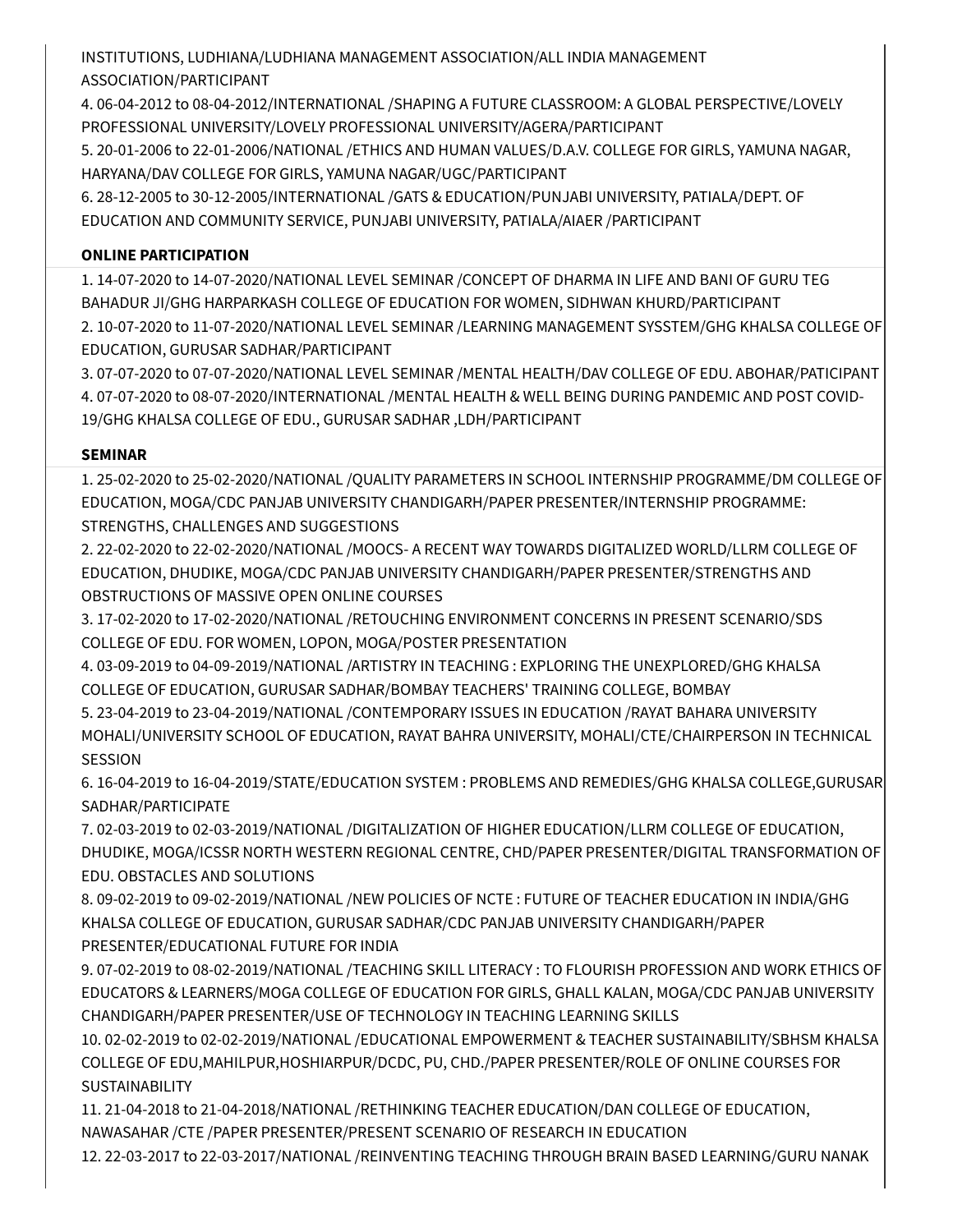COLLEGE OF EDUCATION, GOPALPUR/ICSSR NORTH WESTERN REGIONAL CENTRE, CHD/PAPER PRESENTER/ENGAGING LEARNER THROUGH PEER TUTORING

13. 08-03-2017 to 08-03-2017/NATIONAL /PEACE, DEVELOPMENT AND SOCIAL HARMONY : ROLE OF EDUCATORS AND ACADEMIC INSTITUTIONS /SMT. JAWALA DEVI COLLEGE OF EDUCATION, /ICSSR NORTH WESTERN REGIONAL CENTRE, CHD/PAPER PRESENTER/ROLE OF TECHNOLOGY IN DEVELOPING SOCIAL HARMONY

14. 04-03-2017 to 04-03-2017/NATIONAL /LIVING VALUES : A NEED OF THE HOUR/LLRM COLLEGE OF EDUCATION, DHUDIKE, MOGA/CDC PANJAB UNIVERSITY CHANDIGARH/PAPER PRESENTER/THE IMPORTANCE OF VALUE EDUCATION IN SCHOOLS

15. 13-12-2016 to 13-12-2016/NATIONAL /INCLUSIVE EDUCATION : FROM POLICIES TO PRACTICE/PANJAB UNIVERSITY CHANDIGARH/DEPARTMENT OF EDUCATION, PANJAB UNIVERSITY, CHANDIGARH

16. 19-11-2016 to 19-11-2016/NATIONAL /ROLE OF RESEARCH IN QUALITY EDUCATION/GHG KHALSA COLLEGE OF EDUCATION, GURUSAR SADHAR/CTE, PUNJAB & CHANDIGARH CHAPTER/PAPER PRESENTER/PLAGIARISM : A CHALLENGE BEFORE RESEARCHERS

17. 28-03-2016 to 29-03-2016/NATIONAL /ACCELERATING YOUTH EMPOWERMENT FOR BRIGHTER TOMORROW/SHIVALIK INSTITUTE OF EDUCATION AND RESEARCH, PHASE VI, MOHALI/MATA SAHIB KAUR KHALSA COLLEGE GIRLS COLLEGE OF EDUCATION, DHAMOMAJRA,PATIALA/PAPER PRESENTER/POSITIVE YOUTH DEVELOPMENT PROGRAMS

18. 29-01-2016 to 29-01-2016/NATIONAL /FOSTERING TOMARROW'S ACADEMIC WORKFORCE/MOGA COLLEGE OF EDUCATION FOR GIRLS, GHALL KALAN, MOGA/MOGA COLLEGE OF EDUCATION FOR GIRLS, GHALL KALAN, MOGA/CDC PANJAB UNIVERSITY CHANDIGARH/PAPER PRESENTER /FEMALE PARTICIPATION IN THE WORKFORCE 19. 09-03-2015 to 09-03-2015/NATIONAL /SCHOOL EDUCATION : UNIVERSALISATION AND QUALITY CONCERNS/SHRI GURU TEG BAHADUR COLLEGE OF EDUCATION, SEH KE, MALERKOTLA/CTE /PAPER PRESENTER/QUALITY CONCERNS IN TLP : POSITIVE CHANGE THROUGH EDUCATIONAL SOLUTIONS

20. 05-03-2015 to 05-03-2015/NATIONAL /TRANSFORMING TEACHER EDUCATION IN CHANGING SCENARIO/GHG KHALSA COLLEGE OF EDUCATION, GURUSAR SADHAR/GHG KHALSA COLLEGE OF EDUCATION, GURUSAR SADHAR/PAPER PRESENTER/INNOVATIVE PRACTICES IN TEACHER EDUCATION

21. 14-02-2015 to 14-02-2015/STATE/DRUG ADDICTION : ROLE OF EDUCATORS & ACADEMIC INSTITUTIONS /SADBHAVNA COLLEGE OF EDUCATION FOR WOMEN, RAIKOT, LUDHIANA/SADBHAVNA COLLEGE OF EDUCATION FOR WOMEN, RAIKOT, LUDHIANA/ICSSR DELHI/PAPER PRESENTER/YOUTH & DRUG ADDICTION IN NATIONAL PERSPECTIVE 22. 22-11-2014 to 22-11-2014/NATIONAL /HUMAN RIGHTS EDUCATION - A QUEST IN HUMAN IDENTITY /BABE KE COLLEGE OF EDUCATION, DAUDHAR/IQAC, BABE KE COLLEGE OF EDU., DAUDHAR, MOGA/CDC PANJAB UNIVERSITY CHANDIGARH/PAPER PRESENTER/HUMAN RIGHTS EDUCATION: GROWTH & OPPORTUNITIES.

23. 12-09-2014 to 13-09-2014/NATIONAL /VALUE CRISIS : A CHALLENGE FOR EDUCATION/LLRM COLLEGE OF EDUCATION,DHUDIKE/LLRM COLLEGE OF EDUCATION, DHUDIKE, MOGA/ICSSR DELHI/PAPER PRESENTER/INCULCATION OF VALUES

24. 14-05-2014 to 14-05-2014/NATIONAL /GREENING EDUCATION - A BLUE PRINT FOR SURVIVAL /BABE KE COLLEGE OF EDUCATION, DAUDHAR/BABE KE COLLEGES OF EDUCATION, DAUDHAR/PAPER PRESENTER/TEACHER EDU. AND SUSTAINABLE DEV. IN INDIAN CONTEXT

25. 30-11-2013 to 30-11-2013/NATIONAL /INCLUSIVE EDUCATION - VISION TO PRACTICE/LLRM COLLEGE OF EDUCATION, DHUDIKE, MOGA/IQAC, LLRM COLLEGE OF EDU., DHUDIKE/CDC PANJAB UNIVERSITY CHANDIGARH/PAPER PRESENTER/CHALLANGES & POSSIBLE STRATEGIES TO IMPLEMENT

26. 11-02-2013 to 11-02-2013/NATIONAL /EXCELLENCE IN TEACHER EDUCATION- /GHG KHALSA COLLEGE OF EDUCATION, GURUSAR SADHAR/GHG KHALSA COLLEGE OF EDUCATION, GURUSAR SADHAR/CDC PANJAB UNIVERSITY CHANDIGARH/PAPER PRESENTER/QUALITY ASSURANCE IN TEACHER EDUCATION

27. 06-08-2011 to 06-08-2011/NATIONAL /ROLE OF MEDIA IN PRESENT SCENARIO/DEV SAMAJ COLLEGE OF EDUCATION FOR WOMEN ,FEROZEPUR /DEV SAMAJ COLLOGE OF EDUCATION ,CHANDIGARH /PAPER PRESENTER

28. 29-01-2010 to 29-01-2010/NATIONAL /QUALITY CONCERN IN TEACHING PRACTICE& LESSON PLANNING/LLRM COLLEGE OF EDUCATION, DHUDIKE, MOGA/LLRM COLLEGE OF EDU, DHUDIKE/AIAER /PARTICIPATE

29. 14-03-2009 to 14-03-2009/NATIONAL /CHILDREN WITH SPECIAL NEEDS- THINKING OUTSIDE THE BOX/LLRM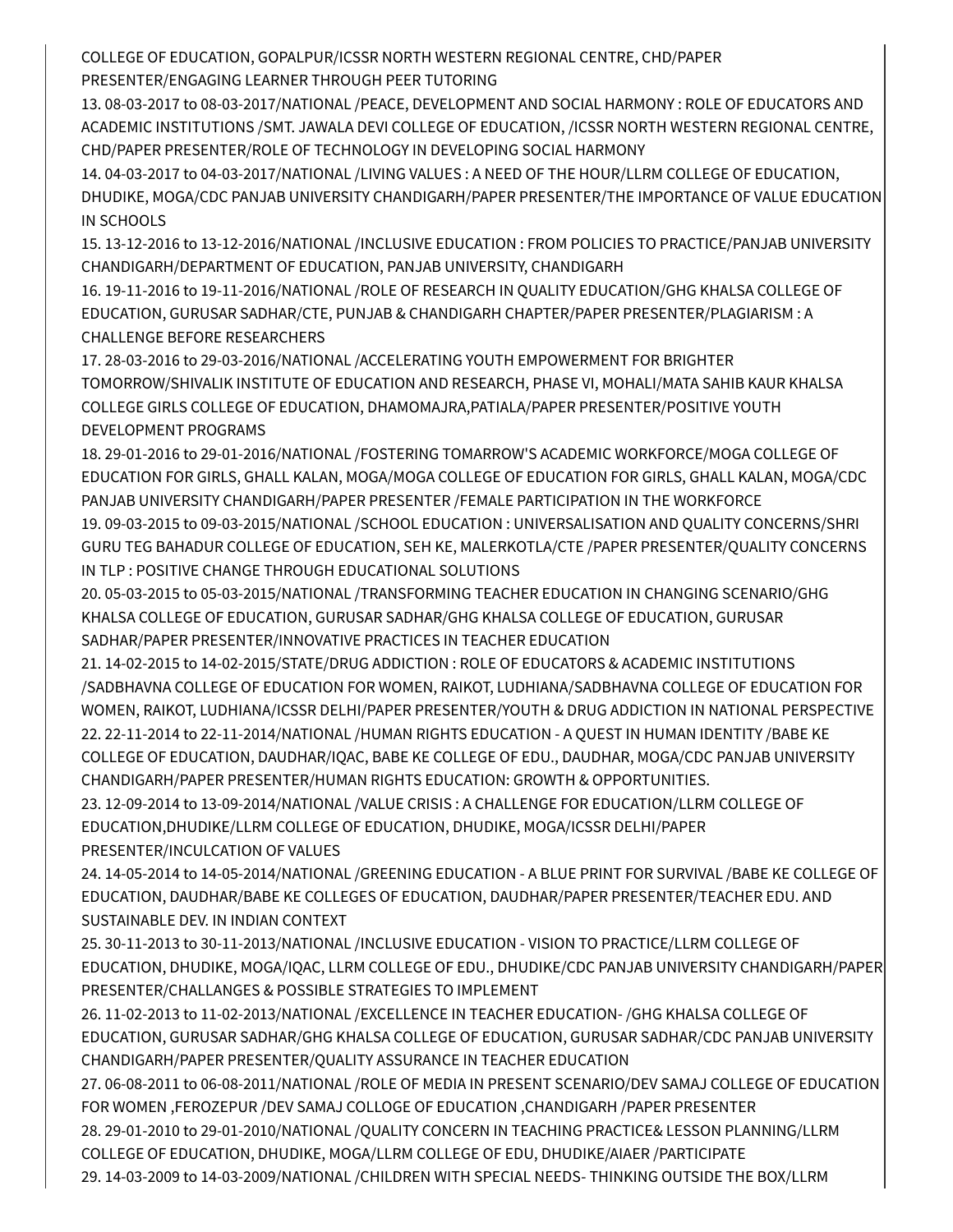COLLEGE OF EDUCATION, DHUDIKE, MOGA/LLRM COLLEGE OF EDUCATION, DHUDIKE, MOGA/PAPER PRESENTER 30. 08-03-2009 to 08-03-2009/NATIONAL /INNOVATIVE PEDAGOGICAL PRACTICES/BABE KE COLLEGE OF EDUCATION, DAUDHAR/BABE KE COLLEGES OF EDUCATION, DAUDHAR/ICSSR NORTH WESTERN REGIONAL CENTRE, CHD/PAPER PRESENTER/CAI & EDUCATION

31. 17-01-2008 to 17-01-2008/NATIONAL /TEACHER EDUCATION- CHALLENGES AHEAD/GHG KHALSA COLLEGE OF EDUCATION, GURUSAR SADHAR/GHG KHALSA COLLEGE OF EDUCATION, GURUSAR SADHAR/CDC, PANJAB UNIVERSITY CHANDIGARH/PAPER PRESENTER/INFORMATION COMMUNICATION TECHNOLOGY

32. 23-04-2007 to 23-04-2007/NATIONAL /TEACHER EDUCATION-FUTURE PERSPECTIVES/RAYAT & BAHRA COLLEGE OF EDUCATION/RAYAT & BAHRA COLLEGE OF EDU./RAYAT & BAHRA COLLEGE SAHAURAN/PARTICIPATE 33. 24-02-2007 to 24-02-2007/NATIONAL /INCLUSIVE EDUCATION- A DEVELOPMENTAL APPROACH/B.C.M COLLEGE OF EDUCATION, LUDHIANA/B.C.M. COLLEGE OF EDUCATION, LUDHIANA/PANJAB UNIVERSITY, CHANDIGARH/PAPER PRESENTER/OVERCOMING EXCLUSION THROUGH INCLUSIVE CURRICULUM APPROACHES IN EDUCATION 34. 27-03-2006 to 27-03-2006/NATIONAL /SKILL IN TEACHING/MEHAR CHAND COLLEGE OF EDUCATION, BHANOPLI/MEHAR CHAND COLLEGE OF EDUCATION, BHANOPLI/SELF /PARTICIPANT 35. 18-02-2006 to 18-02-2006/NATIONAL /STRESS MANAGEMENT/LLRM COLLEGE OF EDUCATION, DHUDIKE/LLRM COLLEGE OF EDU, DHUDIKE/PANJAB UNIVERSITY, CHANDIGARH/PAPER PRESENTER 36. 24-09-2005 to 24-09-2005/NATIONAL LEVEL SEMINAR /GATS AND EDUCATION/MOGA COLLEGE OF EDUCATION FOR GIRLS, GHALL KALAN, MOGA/MOGA COLLEGE OF EDUCATION, GHAL KALAN, MOGA/AIAER /PARTICIPANT 37. 30-11--0001 to 30-11--0001/NATIONAL /INCLUSIVE EDUCATION: FROM POLICIES TO PRACTICES/PANJAB

UNIVERSITY CHANDIGARH/DEPARTMENT OF EDUCATION, PANJAB UNIVERSITY, CHANDIGARH/PARTICIPANT

### **WORKSHOP**

1. 09-05-2020 to 10-05-2020/NATIONAL /TEACHERS' TRAINING WORKSHOP/ONLINE PANJAB UNIVERSITY/DEPT. OF YOUTH WELFARE DEPARTMENT

2. 10-04-2020 to 10-04-2020/NATIONAL /PLANNING AND ORGANIZING RESEARCH USING SCOPUS AND MENDELEY/GURU NANAK DEV UNIVERSITY, AMRITSAR/SCHOOL OF EDUCATION, GNDU, AMRITSAR/UNDER SCHEME OF PANDIT MADAN MOHAN MALAVIYA NATION MISSION ON T TEACHER & TRAINING, DEPT. OF HIGHER

3. 15-01-2019 to 21-01-2019/INTERNATIONAL /THE ART OF SELF MANAGEMENT/GHG KHALSA COLLEGE OF EDUCATION, GURUSAR SADHAR/INSTITUTE ON AGING AND LIFELONG HEALTH, UNIVERSITY OF VICTORIA SELF-MANAGEMENT PROGRAMS, B.C., CANAD

4. 05-09-2018 to 07-09-2018/COLLEGE LEVEL/PERSONAL EFFECTIVENESS /GHG KHALSA COLLEGE,GURUSAR SADHAR/INME LEARNING

5. 20-09-2016 to 20-09-2016/NATIONAL WORKSHOP/DIGITAL INDIA / PANJAB UNIVERSITY, CHANDIGARH/DEPARTMENT OF NSS, PANJAB UNI., CHD./MINISTRY OF ELECTRONICS & INFORMATION TECHNOLOGY (GOVT. OF INDIA) 6. 22-01-2016 to 22-01-2016/NATIONAL /WORKSHOP ON INTERNSHIP PROGRAMME/GHG KHALSA COLLEGE OF EDUCATION, GURUSAR SADHAR/CDC PANJAB UNIVERSITY CHANDIGARH

7. 08-12-2015 to 08-12-2015/NATIONAL /STEPS OF LESSON PLANNING /GOVERNMENT COLLEGE OF EDUCATION, CHANDIGARH/IQAC, GOVT. COLLEGE OF EDU. CHANDIGARH/RUSA-MHRD, GOVT. OF INDIA/PARTICIPANT/PEDAGOGY OF MATHEMATICS

8. 04-06-2015 to 04-06-2015/NATIONAL /B.ED. CURRICULUM DEVELOPMENT WORKSHOP/GHG KHALSA COLLEGE OF EDUCATION, GURUSAR SADHAR/GHG KHALSA COLLEGE OF EDUCATION, GURUSAR SADHAR/PANJAB UNIVERSITY, CHANDIGARH/SUBJECT EXPERT

9. 27-03-2015 to 27-03-2015/NATIONAL /CURRICULUM DEVELOPMENT/GURU GOBIND SINGH COLLEGE OF EDU., GIDDARBAHA/GGS COLLEGE OF EDU., GIDDARBAHA/PANJAB UNIVERSITY, CHANDIGARH/MEMBER OF PANNEL DESIGNED CURRICULUM OF PED. OF MA

10. 14-12-2007 to 15-12-2007/NATIONAL /RESEARCH METHODOLOGY AND USE OF SPSS/PANJAB UNIVERSITY CHANDIGARH/DEPARTMENT OF EDUCATION, PANJAB UNIVERSITY, CHANDIGARH/UGC SAP (DRS-III)/PARTICIPATE 11. 07-04-2007 to 07-04-2007/NATIONAL /MICROTEACHING/LLRM COLLEGE OF EDUCATION, DHUDIKE, MOGA/LLRM COLLEGE OF EDU, DHUDIKE/RESOURCE PERSON/SKILLS IN MICROTEACHING